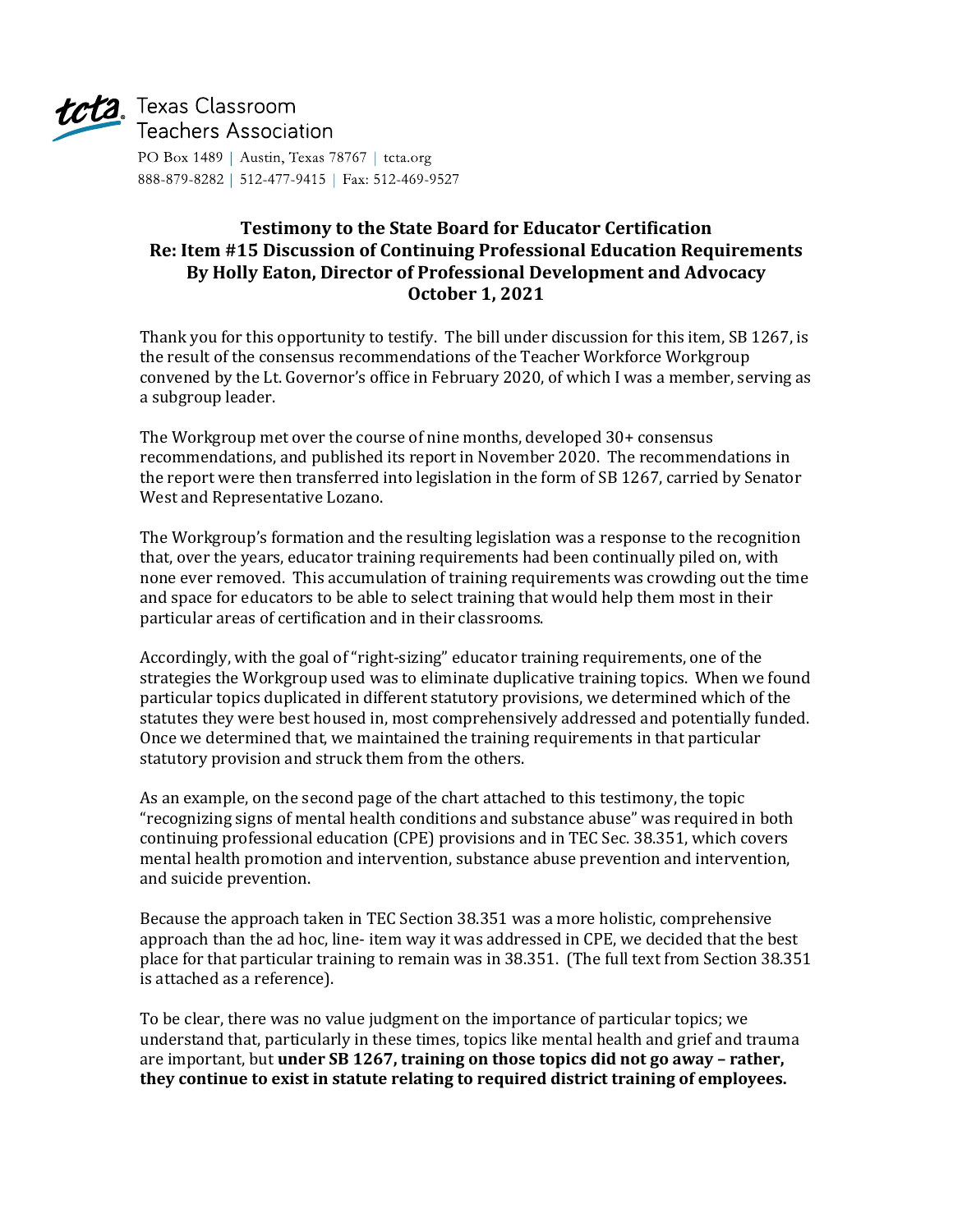Finally, and perhaps most importantly, the Workgroup's recommendation to strike duplicative topics in CPE was a result of realizing that over the years, the number of mandatory topics included in educators' continuing education for purposes of certificate renewal had piled up, leaving less time for educators to pursue continuing education that actually relates specifically to their teaching certificate.

This desire to reduce the number of mandatory topics in CPE was also the reason for the Workgroup's recommendation to reinstate the cap on the amount of time required for mandatory CPE topics back to "no more than 25%" which was how it existed in statute for years before it was changed the session before last.

In summary, the goal was not only to limit the amount of time required for mandatory training but to reduce the number of mandatory CPE topics overall. This helped ensure that as much CPE as possible was **educator-driven, as opposed to dictated at the state-level from Austin.**

**In light of this background, I wanted to note that of the options being presented to you today, Options 1 and 3 appear to be more aligned with the goals and intent of what the Workgroup and SB 1267 was trying to accomplish, whereas Option 2 is not aligned and appears to be actually contrary to those goals.**

Additionally, the proposal to require dyslexia training in CPE for all teachers can already be encompassed under the requirement for all teachers to receive CPE in educating students with disabilities.

Given that, other than the CPE topics mandated by the legislature, your rules give educators as much flexibility as possible to select CPE that they deem to be related to their certificate, there would seem to be no reason that educators that wanted to count, for example, training they received in mental health toward their CPE hours, should not be able to do so.

In closing, I urge you to maintain the longstanding tradition of the State Board for Educator Certification to allow educators as much discretion as possible in the continuing professional education they choose to pursue for certificate renewal, sending the message that you recognize educators as the professionals that they are.

Thank you.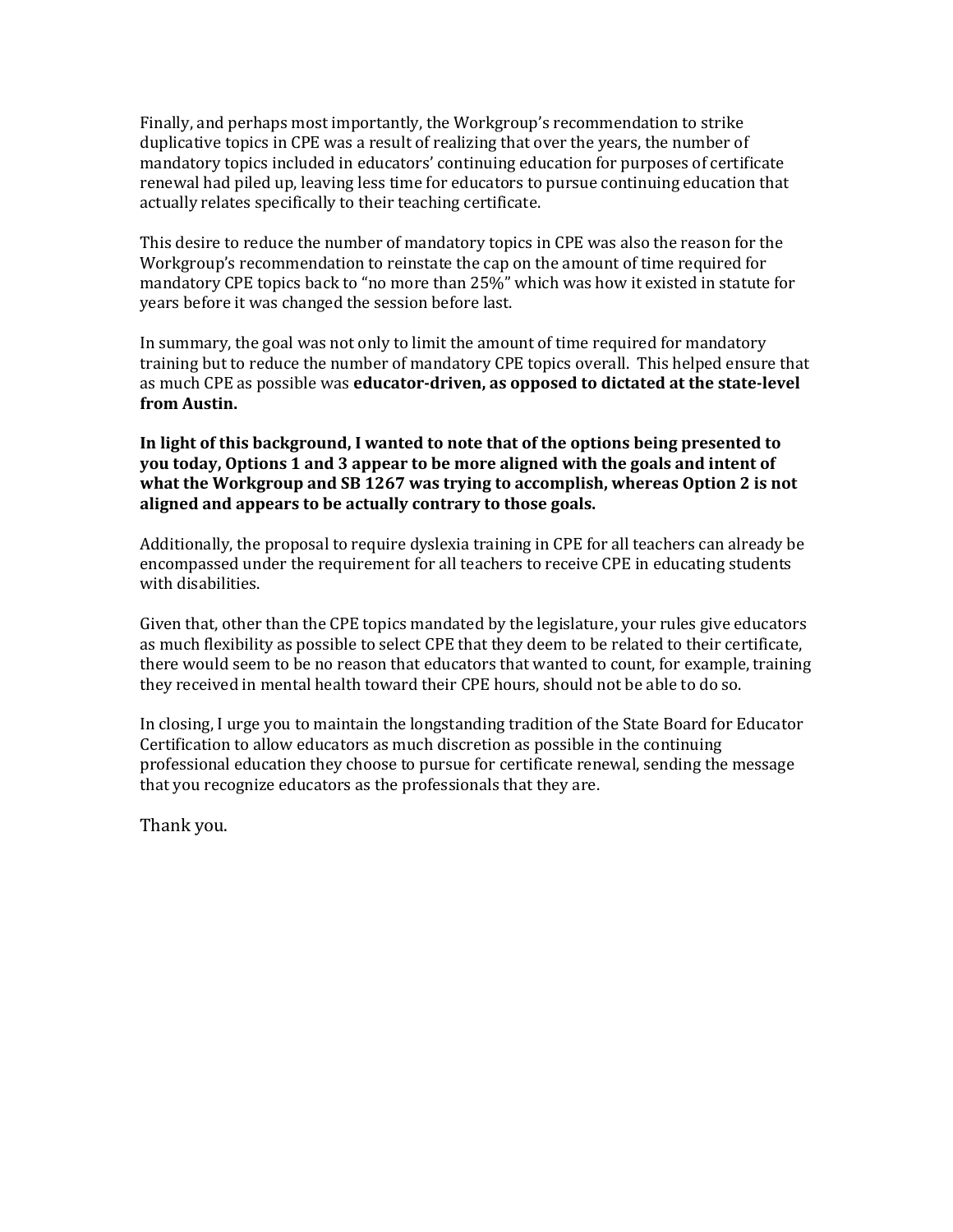| <b>Subject</b>                                                                                                                | <b>Training Required</b>                                                                                                                                                                                                                                                                                                                                                                                                                                                                                  |
|-------------------------------------------------------------------------------------------------------------------------------|-----------------------------------------------------------------------------------------------------------------------------------------------------------------------------------------------------------------------------------------------------------------------------------------------------------------------------------------------------------------------------------------------------------------------------------------------------------------------------------------------------------|
| Students eligible to participate in SPED programs                                                                             | Final enrolled version includes new subsection (a-1) to TEC Section 21.054 "Continuing<br>education requirements for educators must include training regarding educating students<br>with disabilities."                                                                                                                                                                                                                                                                                                  |
|                                                                                                                               | 19 TAC Section 89.1125 allows districts to use state funds to pay for joint training of general<br>education personnel.                                                                                                                                                                                                                                                                                                                                                                                   |
|                                                                                                                               | 19 TAC Section 89.1141 stipulates that each regional education service center will provide<br>for joint training of parents and special education, related services and general education<br>personnel.                                                                                                                                                                                                                                                                                                   |
|                                                                                                                               | SBEC rules for educator continuing professional education for certificate renewal under 19<br>TAC Section 235.1(b) and 232.11(c) require that the content area and grade level of a<br>certificate category as well as the standards underlying the certification examination for each<br>must include, among other things, the relevant grade-banded Pedagogy and Professional<br>Responsibilities Standards, specifically including how to effectively address the needs of all<br>student populations. |
| Students eligible to receive educational services required under<br>Sec. 504, Rehabilitation Act of 1973 (29 USC Section 794) | Final enrolled version includes new subsection (a-1) to TEC Section 21.054 "Continuing<br>education requirements for educators must include training regarding educating students<br>with disabilities."                                                                                                                                                                                                                                                                                                  |
|                                                                                                                               | TEC Sec. 21.451(d)(2), which includes evidenced-based staff development training related to<br>instruction of students with disabilities, including students with disabilities who also have<br>other intellectual or mental health conditions.                                                                                                                                                                                                                                                           |
| Students of limited English proficiency                                                                                       | Required by federal law for all districts with Title III funds. Also state law provides funding<br>through a bilingual ed allotment, and state rules provide that TEA shall develop resources to<br>implement bilingual/ESL training programs.                                                                                                                                                                                                                                                            |
|                                                                                                                               | Districts unable to provide a bilingual/ESL program due to insufficient number of appropriately<br>certified teachers must implement a comprehensive professional development plan, according<br>to 19 TAC Section 89.1207(a)(1)(D) and (b)(1)(D).                                                                                                                                                                                                                                                        |
|                                                                                                                               | State rules provide that school districts may compensate teachers and aides assigned to<br>bilingual education and ESL programs for participation in professional development designed<br>to increase their skills or lead to bilingual education or ESL certification. State rules also<br>provide that Texas Education Agency shall develop, in collaboration with education service<br>centers, resources for implementing bilingual education and ESL training programs (19 TAC<br>Section 89.1245).  |
|                                                                                                                               | SBEC rules for educator continuing professional education for certificate renewal under 19<br>TAC Section 235.1(b) and 232.11(c) require that the content area and grade level of a<br>certificate category as well as the standards underlying the certification examination for each                                                                                                                                                                                                                    |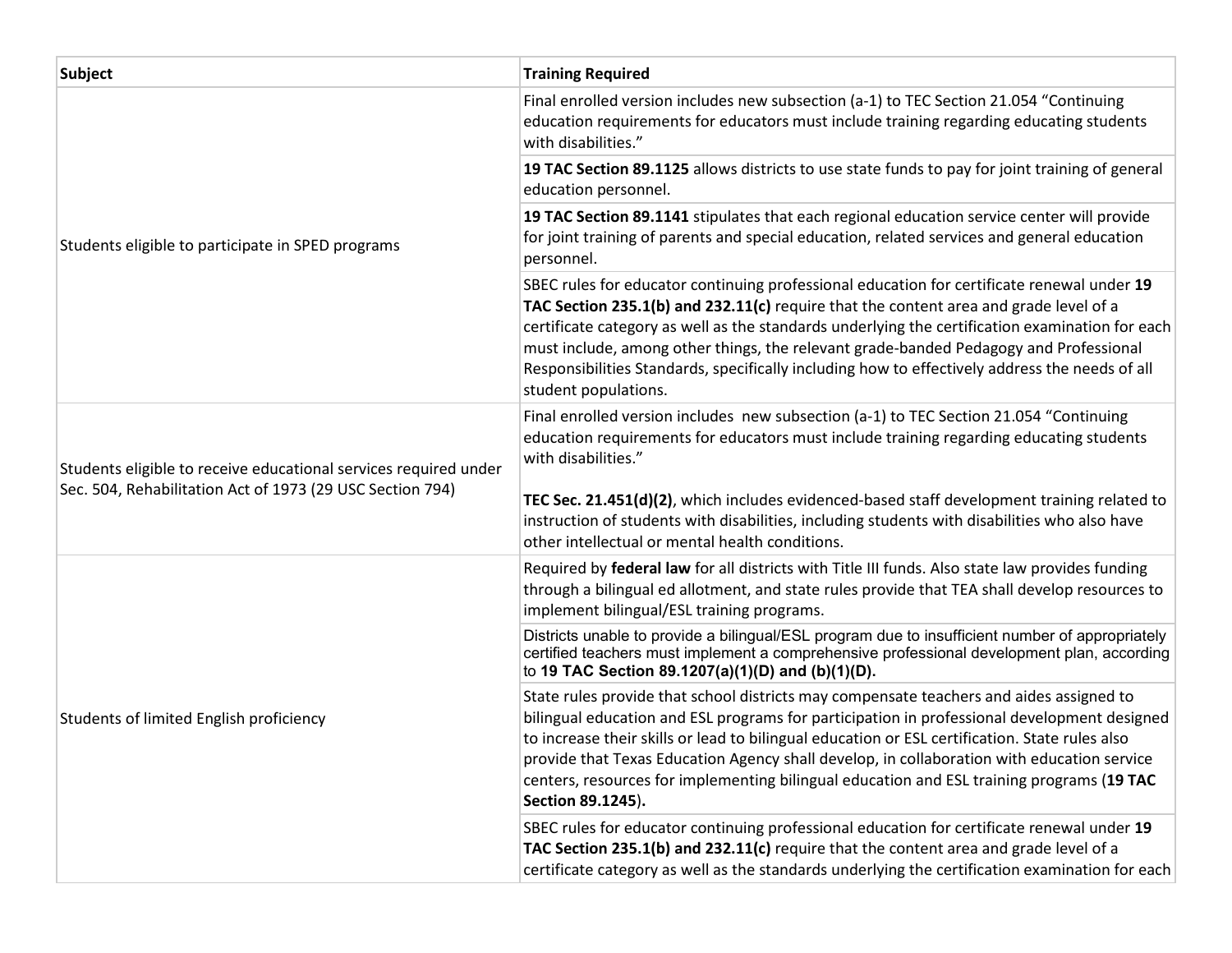|                                                                                                                                                                                                                                                       | must include, among other things, the relevant grade-banded Pedagogy and Professional<br>Responsibilities Standards, specifically including how to effectively address the needs of all<br>student populations.                                                                           |
|-------------------------------------------------------------------------------------------------------------------------------------------------------------------------------------------------------------------------------------------------------|-------------------------------------------------------------------------------------------------------------------------------------------------------------------------------------------------------------------------------------------------------------------------------------------|
| <b>Subject</b>                                                                                                                                                                                                                                        | <b>Training Required</b>                                                                                                                                                                                                                                                                  |
| How mental health conditions, including grief and trauma, affect<br>student learning and behavior and how evidence-based, grief-<br>informed, and trauma-informed strategies support the academic<br>success of students affected by grief and trauma | Moved to Section 18 of the bill, amended by TEC Sec. 38.036, which requires districts to<br>provide training to educators employed by the district, including teachers, principals, and<br>counselors regarding awareness of and implementation of trauma-informed practices and<br>care. |
| Recognizing signs of mental health conditions and substance<br>abuse                                                                                                                                                                                  | TEC Sec. 38.351, which covers mental health promotion and intervention, substance abuse<br>prevention and intervention, and suicide prevention.                                                                                                                                           |
| How grief and trauma affect student learning and behavior and<br>how evidence-based, grief-informed, and trauma-informed<br>strategies support the academic success of students affected by<br>grief and trauma                                       | Moved to TEC Sec. 38.036, which requires districts to provide training to educators<br>employed by the district, including teachers, principals, and counselors regarding awareness<br>of and implementation of trauma-informed practices and care.                                       |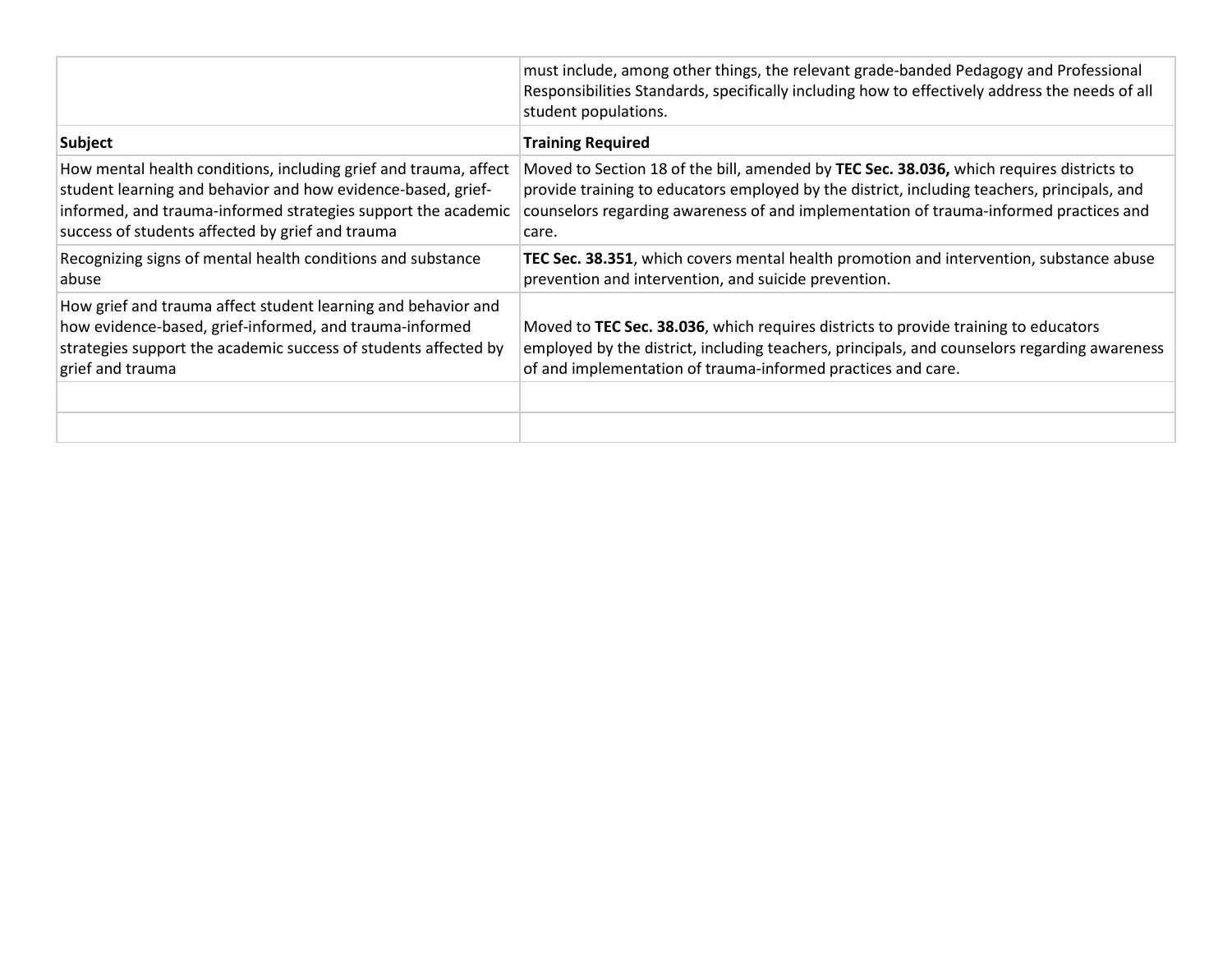#### **ATTACHMENT**

#### SUBCHAPTER G. MENTAL HEALTH, SUBSTANCE ABUSE, AND YOUTH SUICIDE

### Sec. 38.351. MENTAL HEALTH PROMOTION AND INTERVENTION, SUBSTANCE ABUSE PREVENTION AND INTERVENTION, AND SUICIDE PREVENTION (as amended by SB 1267)

(a) The agency, in coordination with the Health and Human Services Commission and regional education service centers, shall provide and annually update a list of recommended best practice-based programs and research-based practices in the areas specified under Subsection (c) for implementation in public elementary, junior high, middle, and high schools within the general education setting.

(b) Each school district may select from the list provided under Subsection (a) a program or programs appropriate for implementation in the district.

(c) The list provided under Subsection (a) must include programs and practices in the following areas:

(1) early mental health prevention and intervention;

(2) building skills related to managing emotions, establishing and maintaining positive relationships, and responsible decision-making;

- (3) substance abuse prevention and intervention;
- (4) suicide prevention, intervention, and postvention;
- (5) grief-informed and trauma-informed practices;
- (6) positive school climates;
- (7) positive behavior interventions and supports;
- (8) positive youth development; and
- (9) safe, supportive, and positive school climate.

(d) For purposes of Subsection (c), "school climate" means the quality and character of school life, including interpersonal relationships, teaching and learning practices, and organizational structures, as experienced by students enrolled in the school district, parents of those students, and personnel employed by the district.

(e) The suicide prevention programs on the list provided under Subsection (a) must include components that provide for training school counselors, teachers, nurses, administrators, and other staff, as well as law enforcement officers and social workers who regularly interact with students, to: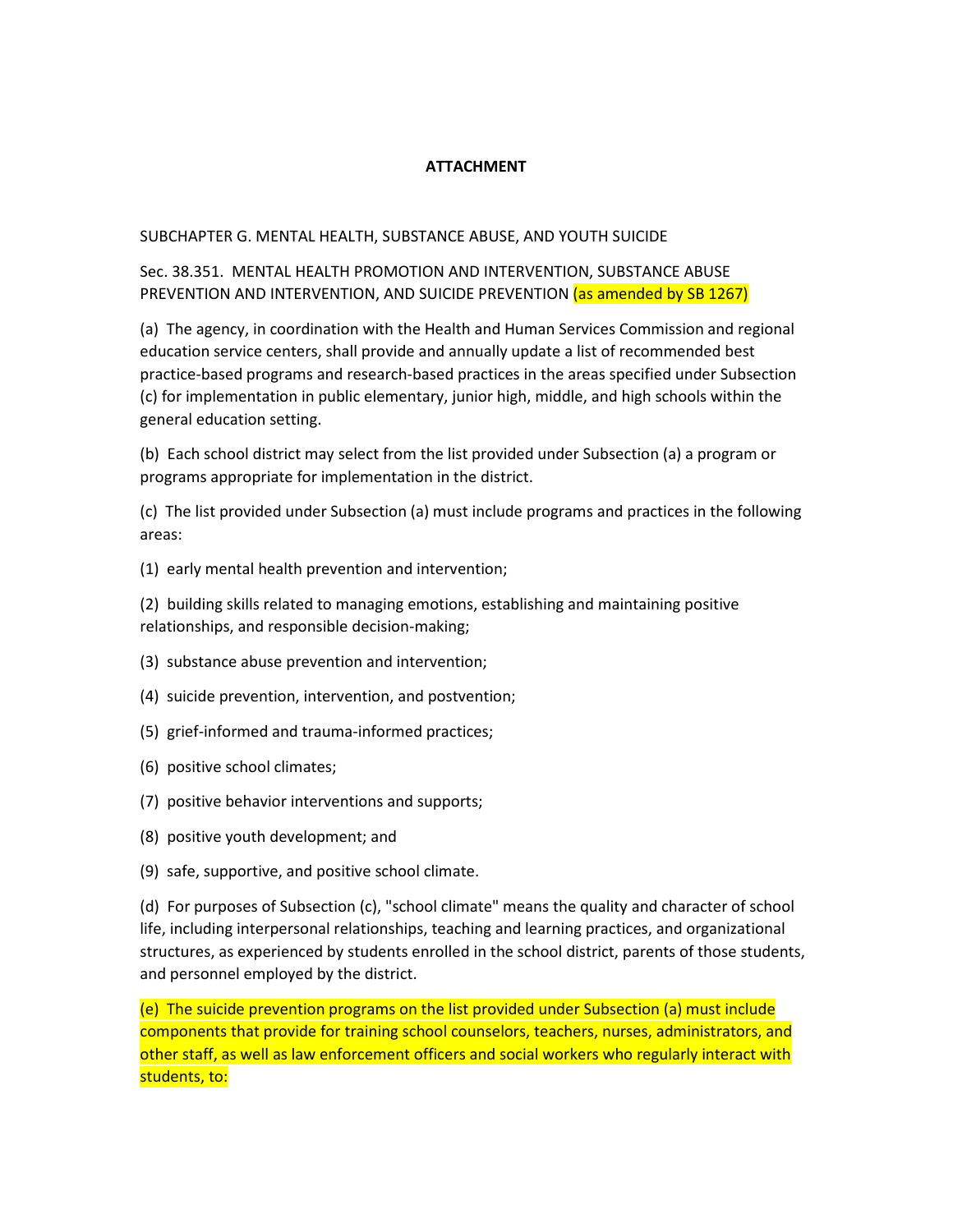(1) recognize students at risk of attempting suicide, including students who are or may be the victims of or who engage in bullying;

(2) recognize students displaying early warning signs and a possible need for early mental health or substance abuse intervention, which warning signs may include declining academic performance, depression, anxiety, isolation, unexplained changes in sleep or eating habits, and destructive behavior toward self and others;

(3) intervene effectively with students described by Subdivision (1) or (2) by providing notice and referral to a parent or guardian so appropriate action, such as seeking mental health or substance abuse services, may be taken by a parent or guardian; and

(4) assist students in returning to school following treatment of a mental health concern or suicide attempt.

(f) In developing the list of best practice-based programs and research-based practices, the agency and the Health and Human Services Commission shall consider:

(1) any existing suicide prevention method developed by a school district; and

(2) any Internet or online course or program developed in this state or another state that is based on best practices recognized by the Substance Abuse and Mental Health Services Administration or the Suicide Prevention Resource Center.

(g) Except as otherwise provided by this subsection, **each school district shall provide training** described in the components set forth under **Subsection (e) for teachers, school counselors, principals, and all other appropriate personnel.** A school district is required to provide the training at an elementary school campus only to the extent that sufficient funding and programs are available. A school district may implement a program on the list to satisfy the requirements of this subsection.

(h) If a school district provides the training under Subsection (g), the school district shall:

(1) require completion of the training in accordance with the policy adopted under Section 21.4515 [a school district employee described under that subsection must participate in the training at least one time]; and

(2) [the school district shall] maintain records that include the [name of each] district employees [employee] who participated in the training.

(i) A school district shall develop practices and procedures concerning each area listed in Subsection (c), including mental health promotion and intervention, substance abuse prevention and intervention, and suicide prevention, that:

(1) include a procedure for providing notice of a recommendation for early mental health or substance abuse intervention regarding a student to a parent or guardian of the student within a reasonable amount of time after the identification of early warning signs as described by Subsection (e)(2);